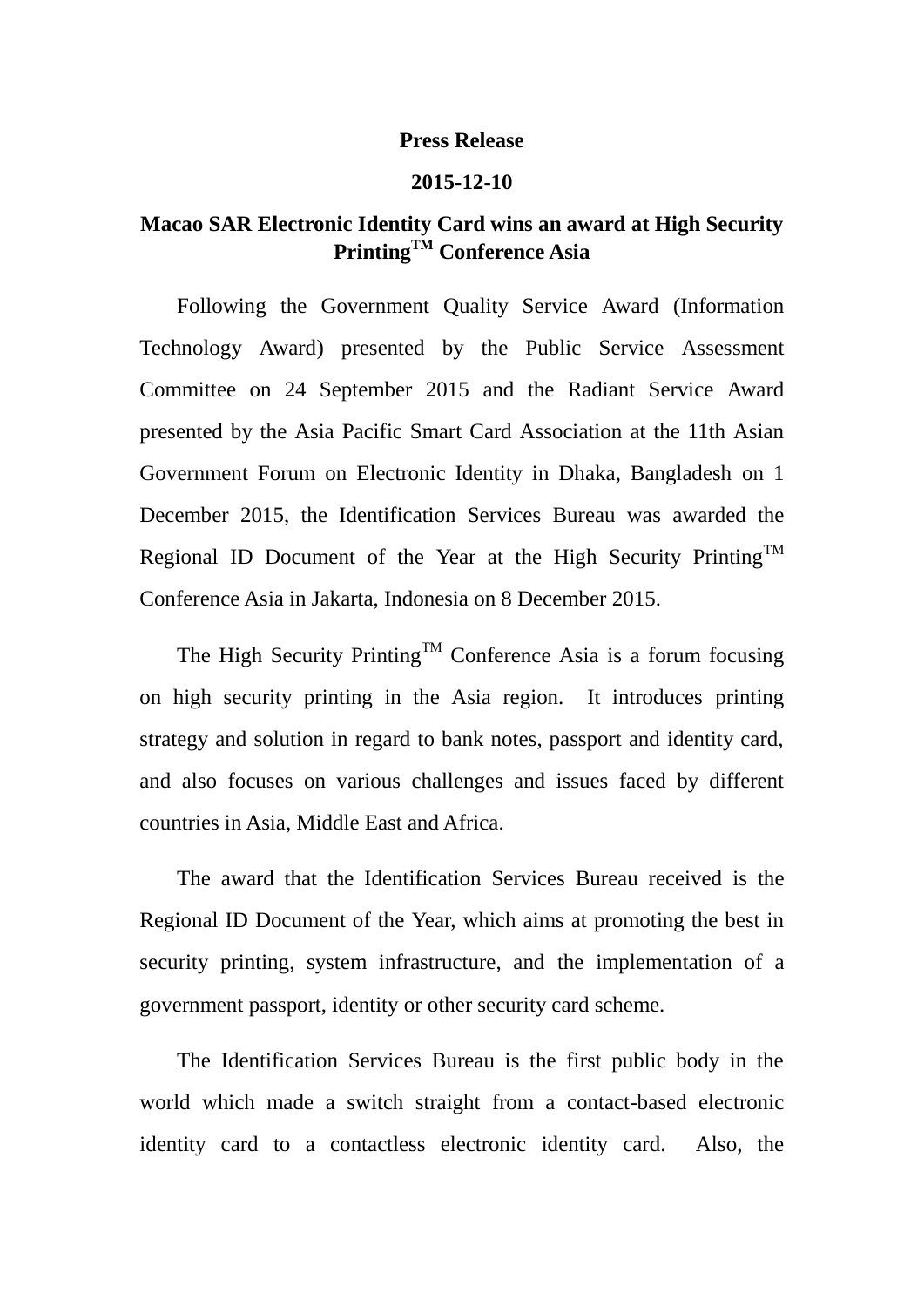contactless Macao SAR Electronic Identity Card is one of the first identity cards worldwide which technically supports secure electronic signatures with a purely contactless solution. In combination with a smart phone, card holders can perform mobile identity authentication with their electronic identity card.

The Identification Services Bureau thanks the organizer of the High Security Printing<sup>TM</sup> Conference Asia for awarding the electronic identity card award. Once again, it represents the recognition of the smart card industry to the technology and applications of the Macao SAR Electronic Identity Card.

In the future, the Identification Services Bureau will continue to study the possibility of expanding the application of the Macao SAR Electronic Identity Card, so as to provide more diversified and convenient electronic services to Macao citizens.



Macao SAR Electronic Identity Card (Front)